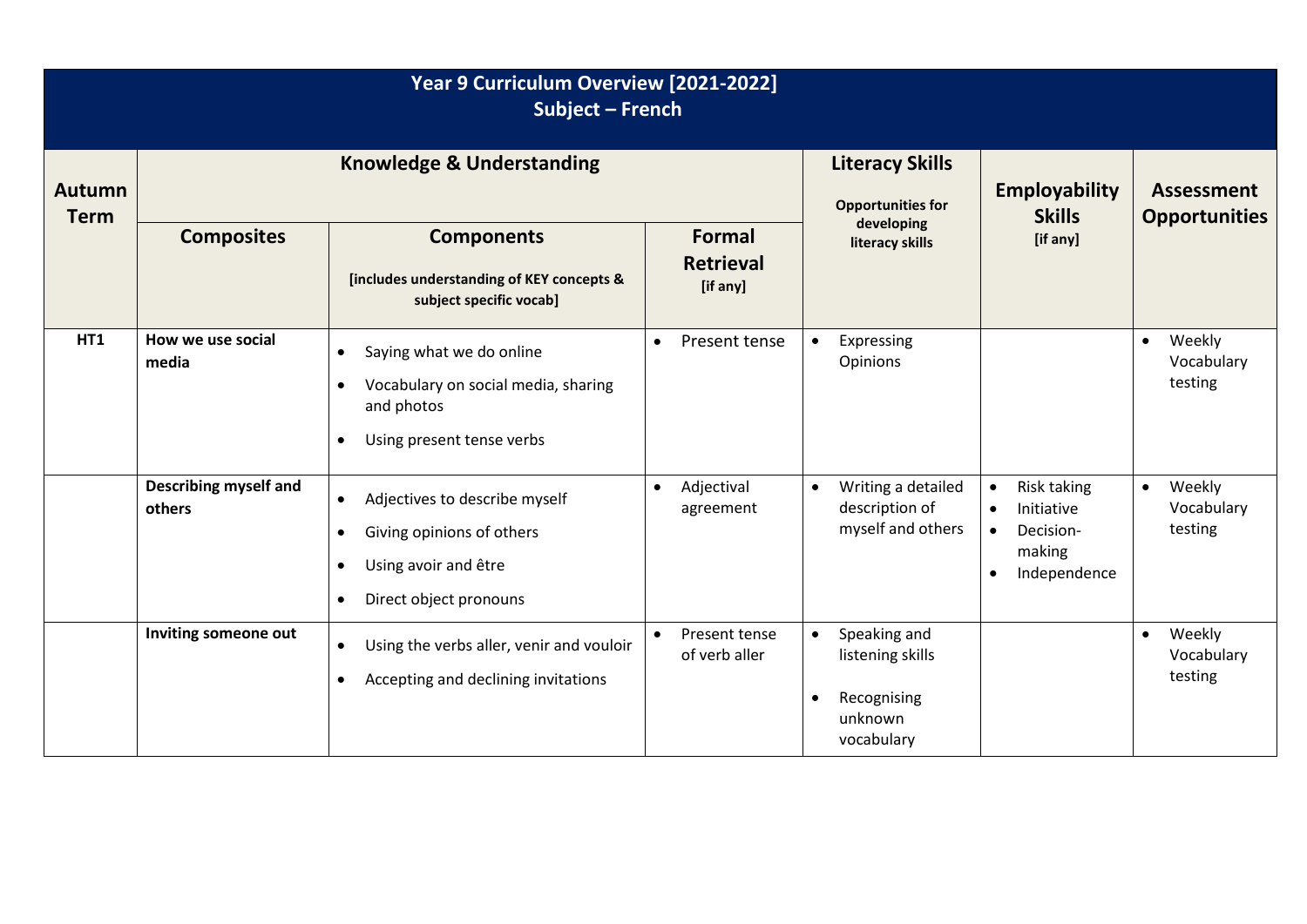|                 | Describing a past date                 | Activities in the past tense<br>$\bullet$<br>Saying what people did on the date<br>$\bullet$<br>Using the past tense with avoir<br>$\bullet$<br>Recognising the past tense with être<br>$\bullet$<br>Giving an opinion on how it went<br>$\bullet$ | Leisure<br>$\bullet$<br>activities<br>Places to go<br>$\bullet$<br>The past tense<br>$\bullet$<br>opinions<br>$\bullet$ | Using different<br>$\bullet$<br>tenses<br>Developing<br>$\bullet$<br>opinions<br>Writing<br>$\bullet$<br>imaginatively on a<br>past outing |                                                                                                                   | Faculty<br>$\bullet$<br>Vocabulary<br>test 1    |
|-----------------|----------------------------------------|----------------------------------------------------------------------------------------------------------------------------------------------------------------------------------------------------------------------------------------------------|-------------------------------------------------------------------------------------------------------------------------|--------------------------------------------------------------------------------------------------------------------------------------------|-------------------------------------------------------------------------------------------------------------------|-------------------------------------------------|
| HT <sub>2</sub> | <b>Referring to body parts</b>         | Body parts<br>$\bullet$<br>Using a + definite article<br>$\bullet$<br>Discussing a paintballing outing<br>$\bullet$                                                                                                                                |                                                                                                                         | Recognising<br>$\bullet$<br>cognates and<br>unknown<br>vocabulary                                                                          | Initiative<br>$\bullet$<br>Research<br>$\bullet$<br>Decision-<br>$\bullet$<br>making<br>Independence<br>$\bullet$ | <b>Formal Linear</b><br>$\bullet$<br>Assessment |
|                 | <b>Discussing sport and</b><br>fitness | Different sports and fitness activities<br>$\bullet$<br>When and how we train<br>$\bullet$<br>Using il faut<br>$\bullet$                                                                                                                           | Time phrases<br>$\bullet$                                                                                               |                                                                                                                                            |                                                                                                                   | Weekly<br>$\bullet$<br>Vocabulary<br>testing    |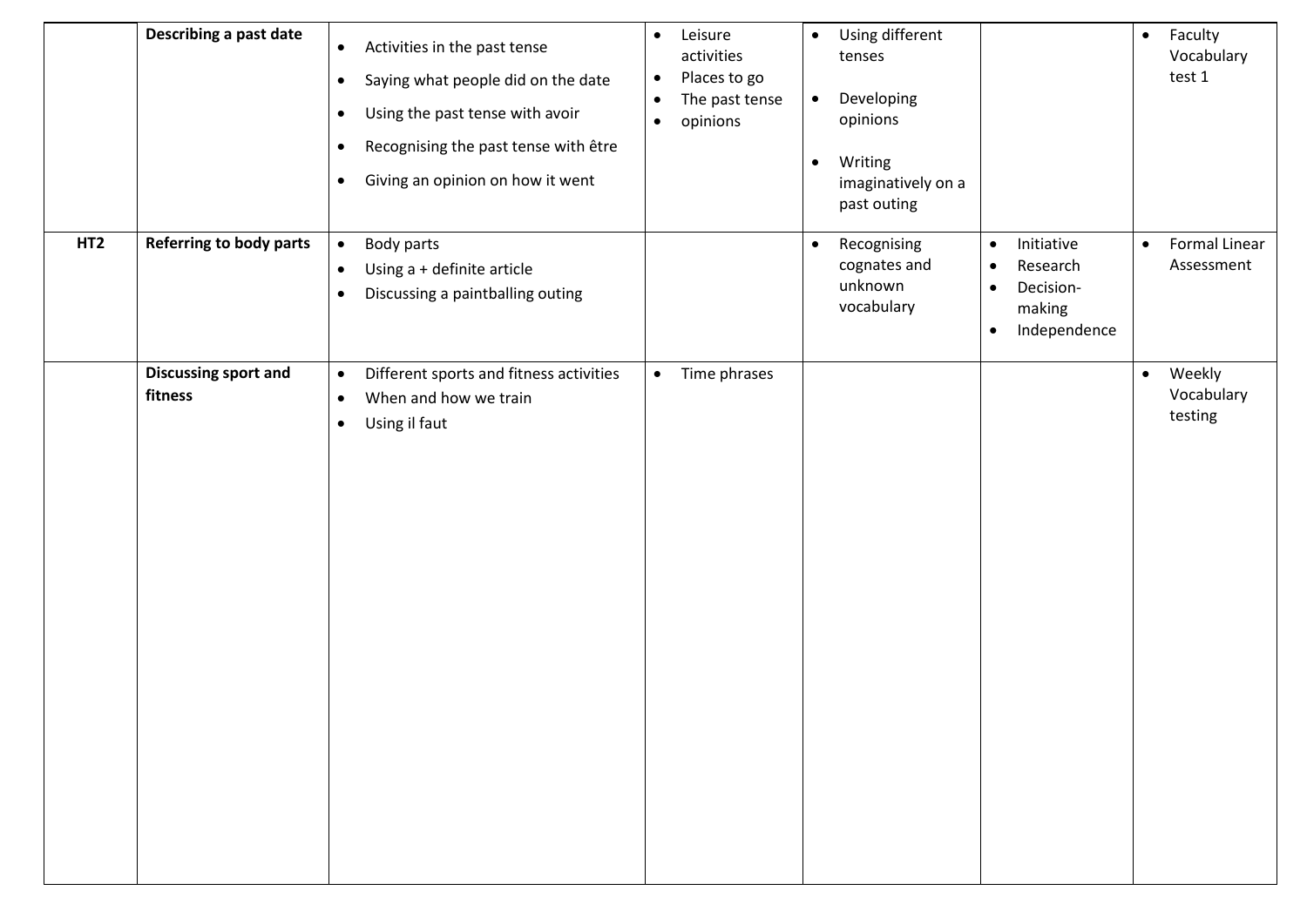|                              | Year 9 Curriculum Overview [2021-2022]<br>Subject - French |                                                                                                                                                    |                                                                         |                                                    |                                                                                                                                                |                                              |
|------------------------------|------------------------------------------------------------|----------------------------------------------------------------------------------------------------------------------------------------------------|-------------------------------------------------------------------------|----------------------------------------------------|------------------------------------------------------------------------------------------------------------------------------------------------|----------------------------------------------|
| <b>Spring</b><br><b>Term</b> | <b>Knowledge &amp; Understanding</b>                       |                                                                                                                                                    |                                                                         | <b>Literacy Skills</b><br><b>Opportunities for</b> | <b>Employability</b><br><b>Skills</b>                                                                                                          | <b>Assessment</b><br><b>Opportunities</b>    |
|                              | <b>Composites</b>                                          | <b>Components</b><br>[includes understanding of KEY concepts &<br>subject specific vocab]                                                          | <b>Formal</b><br><b>Retrieval</b><br>[if any]                           | developing<br>literacy skills                      | [if any]                                                                                                                                       |                                              |
| HT3                          | <b>Healthy eating</b>                                      | Vocabulary on food types<br>$\bullet$<br>Defining healthy and unhealthy food<br>$\bullet$<br>Using the negative<br>$\bullet$                       | Food<br>$\bullet$<br>vocabulary<br>Nejamais                             |                                                    |                                                                                                                                                | Faculty<br>$\bullet$<br>Vocabulary<br>test 2 |
|                              | Discussing plans to get<br>fit                             | Using the future tense<br>$\bullet$<br>Lifestyle changes and healthier choices<br>$\bullet$<br>To say what we will avoid using eviter<br>$\bullet$ | Near future<br>$\bullet$<br>tense<br>The verb aller in<br>present tense |                                                    |                                                                                                                                                | Weekly<br>$\bullet$<br>Vocabulary<br>testing |
|                              | <b>Mental Health &amp;</b><br><b>Happiness</b>             | Describing what makes you happy<br>$\bullet$<br>Using infinitives to mean '-ing'<br>$\bullet$<br>$c$ 'est de + the infinitive<br>$\bullet$         | Free-time<br>$\bullet$<br>activities<br>Opinions<br>$\bullet$           |                                                    |                                                                                                                                                | Faculty<br>$\bullet$<br>Vocabulary<br>test 3 |
| HT4                          | <b>Discussing plans</b>                                    | Describing jobs<br>$\bullet$<br>Discussing future plans<br>$\bullet$<br>Describing a job now<br>$\bullet$<br>Talking about ambitions<br>$\bullet$  | The near future<br>$\bullet$<br>tense<br>Giving opinions<br>$\bullet$   |                                                    | Risk taking<br>$\bullet$<br>Initiative<br>$\bullet$<br>Research<br>Leadership<br>Decision-<br>$\bullet$<br>making<br>Independence<br>$\bullet$ | Weekly<br>$\bullet$<br>Vocabulary<br>testing |
|                              | Languages in the<br>workplace                              | How languages are used in work<br>$\bullet$<br>Careers week<br>$\bullet$<br>Using on peut<br>$\bullet$                                             | On peut<br>$\bullet$                                                    |                                                    |                                                                                                                                                | Faculty<br>$\bullet$<br>Vocabulary<br>test 4 |